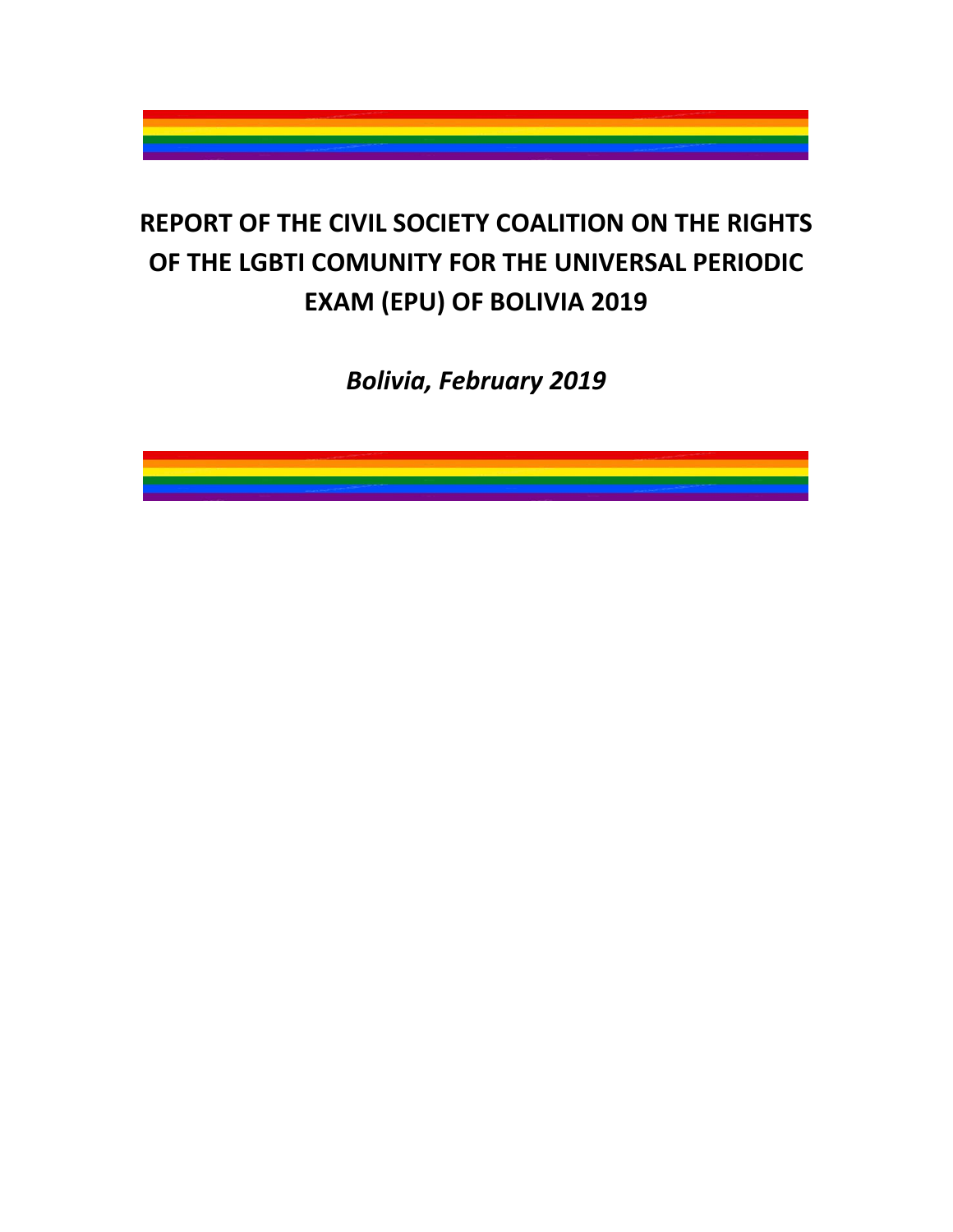## **REPORT OF THE CIVIL SOCIETY COALITION ON THE RIGHTS OF THE LGBTI COMMUNITY**

- 1. The following report is granted by a National Network Coalition and organizations for the lesbian, gay, bisexual, transsexual, transgender and intersexual population at a national level, established by a process of deliberation in the nine departments of the country and information from official sources and civil society. In the process, compliance with the recommendations extended to the Plurinational State of Bolivia in the second Universal Periodic Review was evaluated, identifying in this report the progress, obstacles and challenges for its fulfillment.
- **2. INTRODCING GENDER IQUALITY, AS WELL AS NO DISCRIMINATION AND NO VIOLENCE ISSUES DUE TO GENDER IDENTITY AND SEXUAL ORIENTATION IN STUDY PROGRAMS, SCHOOL REGULATIONS AND IN FORMAL TRAINING OF TREACHERS.-** With liaison to Recommendation  $114.9<sup>1</sup>$ , there are existing regulatory advances such as the prohibition of discrimination based on sexual orientation and gender identity stablished in the Estate´s Political Constitution (CPE) Law No. 045 Against Racism and All Forms of Discrimination<sup>2</sup>, Law 342 on Youth<sup>3</sup> and Law No. 807 on Gender Identity<sup>4</sup>, which establishes recognition and respect for sexual and gender diversity. Although Law 070 recognizes an inclusive education as a basis according to Article 14 of the CPE, it does not expressly include sexual orientation and identity of gender<sup>5</sup> in the plans and curricula of schools and formal training of teachers.
- 3. The educational standard developed in the Avelino Siñani-Elizardo Pérez Law of December 20, 2010, created access to education, and permanence of people in conditions of full equality and equalization of conditions in a universal matter without discrimination, limitation or modification of any kind, respecting all diverse social expressions. Additionally, it determines the obligation to implement policies

<sup>1</sup> Recommendation from Colombia.

<sup>2</sup> Enacted on October 8, 2010.

<sup>&</sup>lt;sup>3</sup> Enacted on February 5, 2013.

<sup>4</sup> Enacted on May 21, 2016.

<sup>&</sup>lt;sup>5</sup> In which the Departmental Directors of Education throughout Bolivia are instructed to carry out information, awareness and awareness-raising actions in the educational units on specific dates, among them, on May 17, the "Day of the fight against homophobia and transphobia" and on June 28 as "Day of the rights of people with diverse sexual orientation " in Bolivia.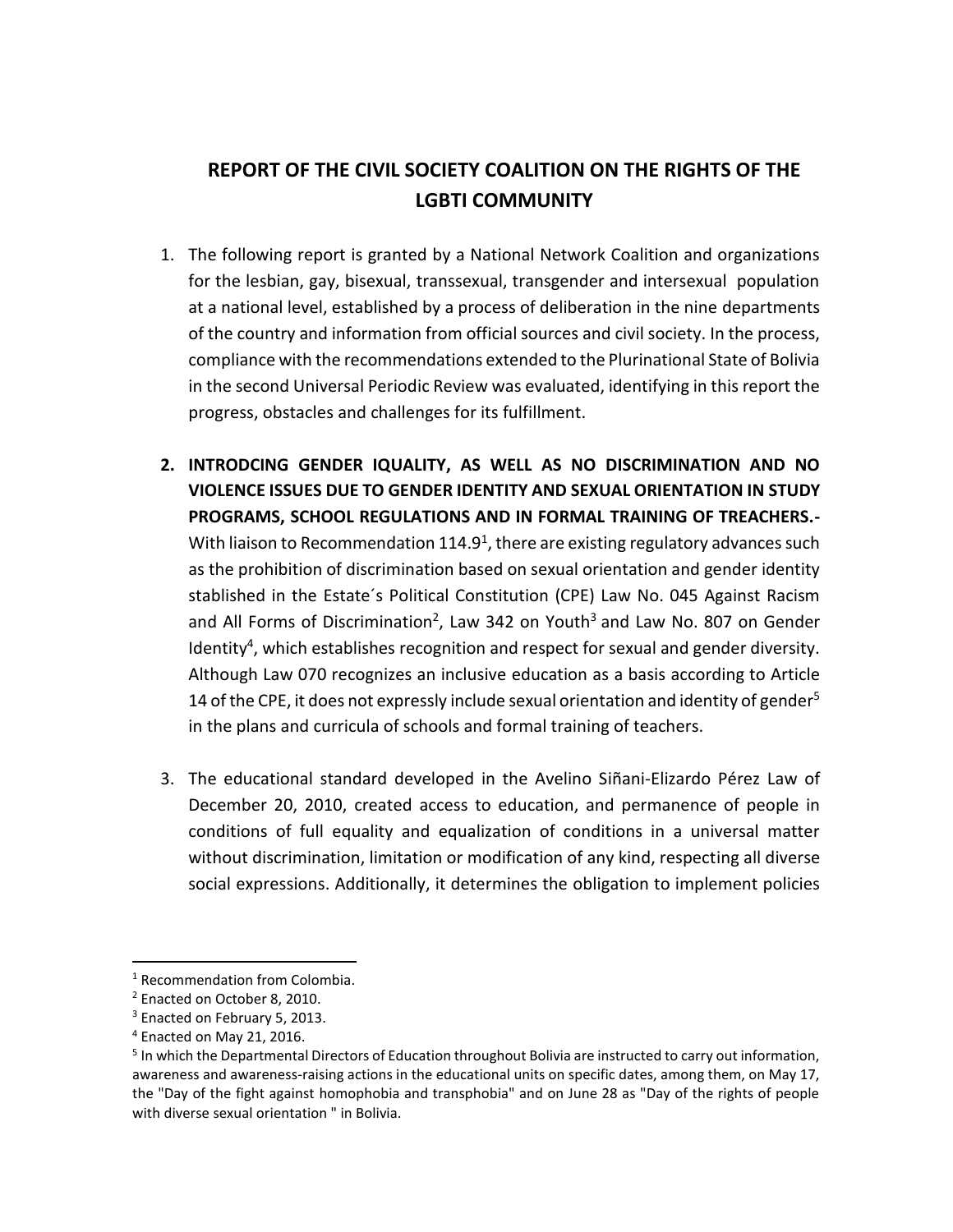and programs of integral educational attention to vulnerable communities in condition of social disadvantage<sup>6</sup>.

- 4. At the primary level in the third bimester, in the educational syllabus, the subject of respect for generational, sexual, disability and cultural differences is included. In no other school bimester or year the syllabus includes the inclusion of more specific subjects related to the recommendation. Educational faculty are unaware, in general, of the issue of sexual and gender diversity, they don't know how to approach the issues of homophobia, transphobia, lesbophobia, biphobia. In many cases it's preferable to avoid addressing these issues because they are considered taboo by some members of the educational community, especially in rural areas and special education centers.
- 5. In article 26 of Ministerial Resolution No. 001-2018 of the Ministry of Education, on the General Standards for Educational and School Management issued at the beginning of the 2018 administration, states that for school enrollment it's important to make aware that all acts that show racism, discriminatory or excluding attitudes are strictly prohibited, likewise, Article 85 establishes the eradication of all forms of violence and the prevention of racism, discrimination and respect for diversities, HIV/AIDS and STIs, sexual diversities and gender identity<sup>7</sup>. Another positive aspect determines zero tolerance for acts of bullying and the responsibility to report such; it is also indicated by Law No. 3729 in article 15 on the prevention of HIV and the transversally of sexuality.
- 6. In 2018, the Office of the High Commissioner for Human Rights in Bolivia transferred its curricular plan of teaching and training in Human Rights to the Major University of San Andrés (UMSA), and has developed a coaching process aimed at the teaching staff, students and administrative workers, emphasizing part of the content in the rights of the LGTBI community<sup>8</sup>.
- 7. The Diagnostic Research in the municipality of La Paz and El Alto on the perception and social practices in relation to Sexual Orientation and Gender Identity in the school environment, carried out by the Bolivian Campaign for the Right to Education,

<sup>6</sup> Law No. 70, of Education Avelino Siñani - Elizardo Pérez, of December 20, 2010, arts. 1, 3, 5, 18 and 22.

<sup>7</sup> https://www.minedu.gob.bo/files/documentos-normativos/resoluciones-ministeriales/2018/RM-001- 2018-Regular.pdf

<sup>8</sup> The program was carried out through the UMSA University Rights Office.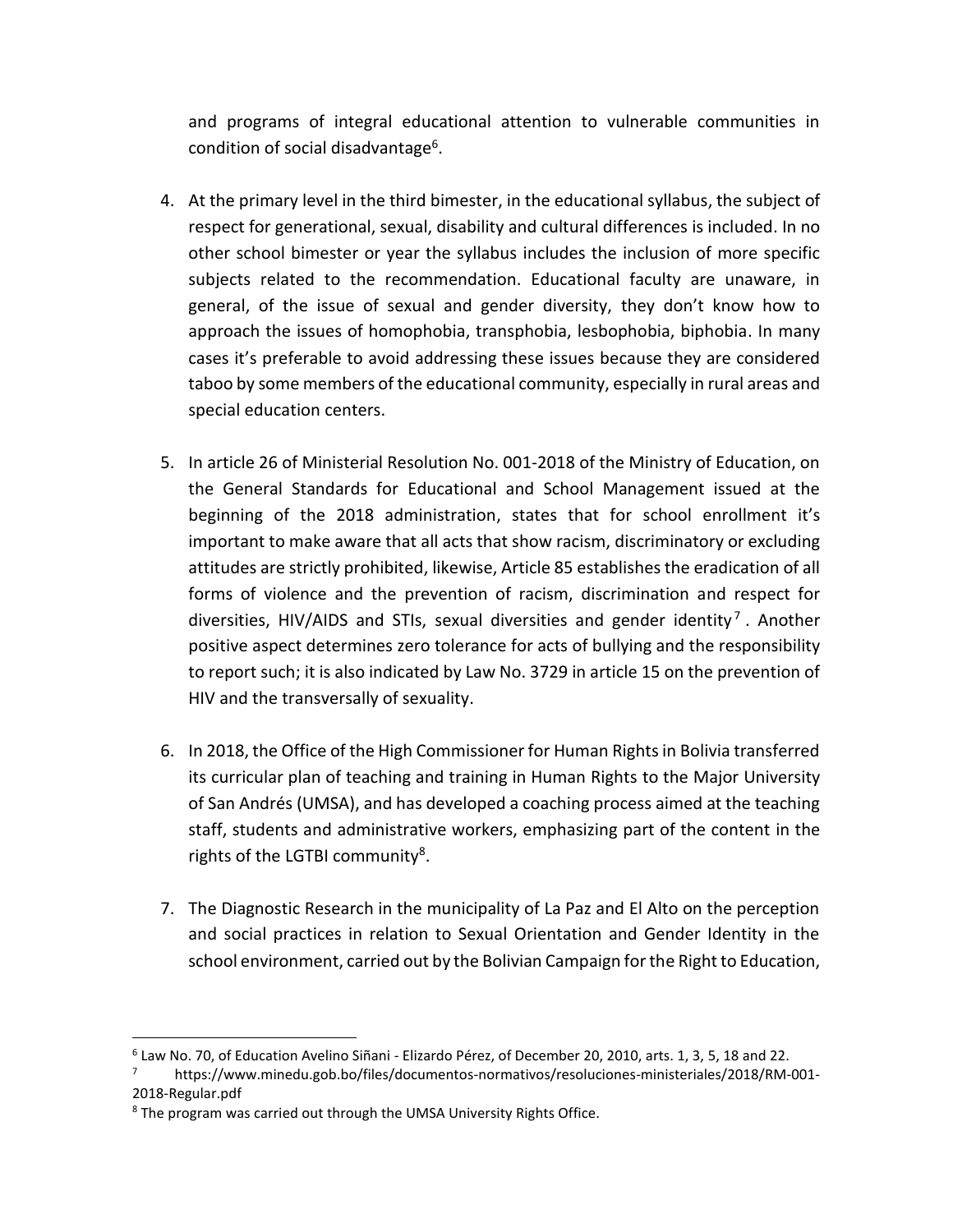states that homosexuality<sup>9</sup> is an affront to hegemonic model of being a man and of being a citizen, so that the aggression against a homosexual is the proof of the formation of the man who embodies the State and is the custodian of the hegemonic model of society<sup>10</sup>.

- 8. This report also reveals that at school men must prove that they are not homosexual by demonstrating their physical strength or by conquering women, and those who don't do so are harassed and even suffer physical violence. In the case of lesbian kids, bullying is mostly psychological, since their peers invisibilize them, ignore them, do not take them into account or attack them verbally. Directors and teachers of the schools make sure that these cases don't come to light to "preserve" the prestige of the institution. Parents show strong aggression towards students with diverse sexual orientation and gender identity because they don't approve of their children to sharing a classroom with members of such community. Likewise, Law No. 548 does not contemplate the prohibition of expulsion of students with different or diverse gender identities.
- 9. The document "Adding freedom. Ibero-American Guide for Addressing School Harassment for Homophobia and Transphobia" of the Ibero-American LGBTI Education Network (RIE-LGBTI), states that 70% of cases of discrimination based on sexual orientation and gender identity in schools in Bolivia were exercised by teachers, and the remaining 30% per students (Data of 2014)<sup>11</sup>.
- 10. According to the "Diagnosis of the Situation of the TLGB Community" carried out in 2018, because of the affirmation of having suffered discrimination in the educational field, 40% of the people indicate that they have not been discriminated against during the primary education, nevertheless, it's surprising that 26% did not answer the question, so it is estimated that the percentage could be higher. The remaining 22% responded in agreement and strong agreement that they had been discriminated against because of their sexual orientation or gender identity. On discrimination in high school, 14% agree and 11% strongly agree; so, that is, that

<sup>&</sup>lt;sup>9</sup> The National Coalition of lesbian, gay, bisexual, transgender, transgender and intersex rights groups and organizations does not recognize the term homosexuality because it is a pathological term. <sup>10</sup> AYLLON, Virginia, DIAGNOSTIC RESEARCH IN THE MUNICIPALITY OF LA PAZ AND EL ALTO ON PERCEPTION

AND SOCIAL PRACTICES IN RELATION TO SEXUAL ORIENTATION AND GENDER IDENTITY IN THE SCHOOL SCOPE, Bolivian Campaign for the Right to Education - CBDE, 2017, page 21.

<sup>11</sup> [http://educacionlgbti.org/wp-content/uploads/2016/12/SumandoLibertades\\_Dic16.pdf,](http://educacionlgbti.org/wp-content/uploads/2016/12/SumandoLibertades_Dic16.pdf) page 19.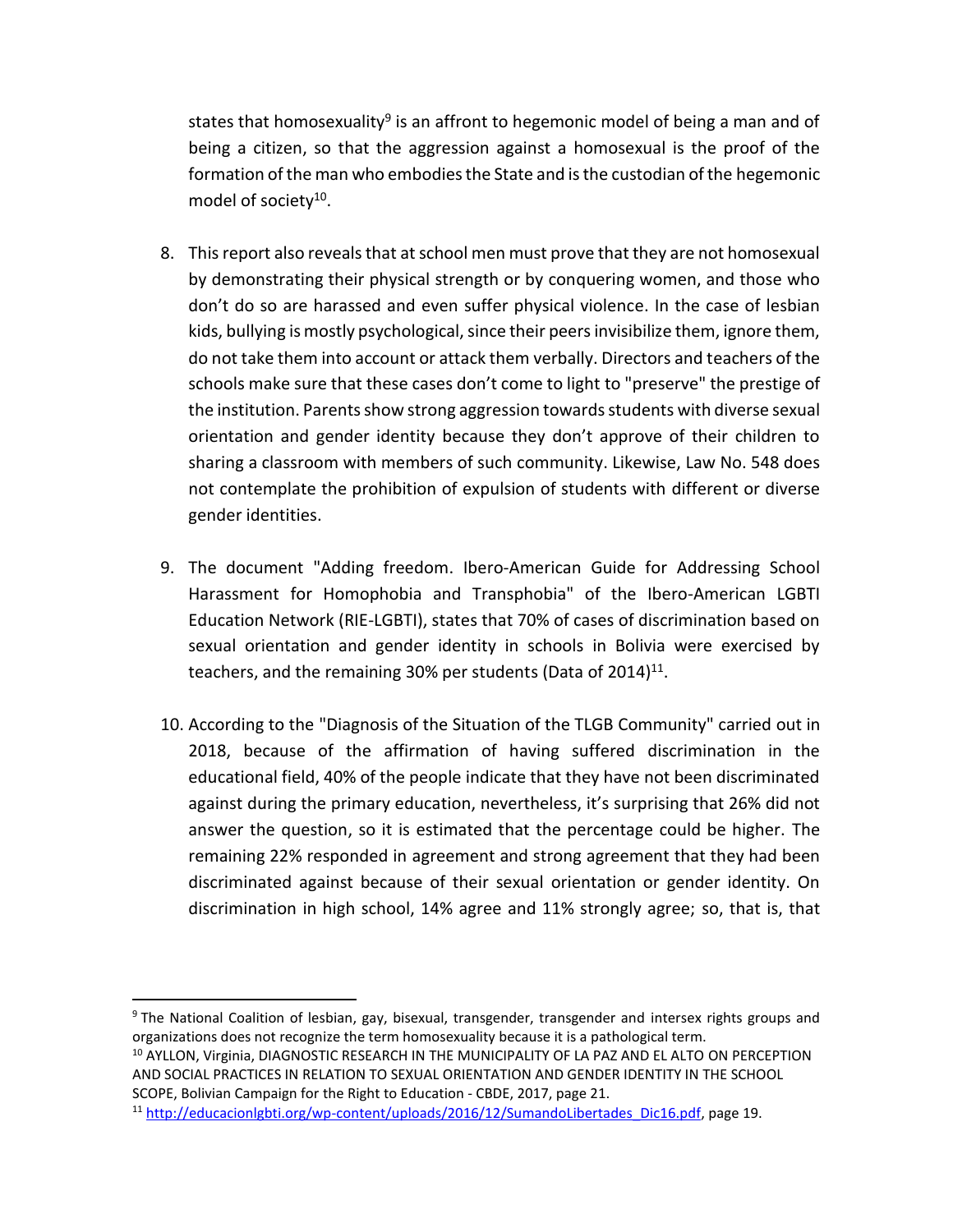25% of the surveyed population has been discriminated against at the secondary  $level<sup>12</sup>$ .

- 11. In 2008, ministers of health and education from 30 countries in Latin America and the Caribbean, signed the declaration "Prevent with education", to expand youth access to comprehensive education in sexuality and sexual and reproductive health care. Among its goals it is established that by 2015, the gap in the number of public schools that would not have institutionalized comprehensive education in sexuality would have been reduced by 75% .The last measurement of this goal was made by the International Federation of Planning of Family/ Western Hemisphere Region, Inc. (IPPF / WHR) in 2015<sup>13</sup>, which shows that Bolivia reached a 27% progress in the implementation of the declaration. As far as contents go, the only topic to be considered included is prevention of violence; while gender, information on reproductive health and diversity were not included, getting a poor score.
- 12. Adding the public declaration of the Minister of Education, July 20, 2018, following a video produced by an NGO that shows a room where preschool children listen to a children's story entitled "Berta y Rita", about two rats that are a couple and live together, who in response to the demands of religious conservative groups such as the Platform for Life and the Family, emphatically refused to include the "gender ideology" in the school curriculum, citing respect for the decision of parents about the education children receive<sup>14</sup>; contradicting the Instruction of the Ministry of Education IT / DGP / UPIIP / EGGS, No. 0002/2017 of March 9, 2017.
- 13. On December 6, 2018, the Vice Ministry of Regular Education issued Circular CI/VER N ° 0156/2018 in which it is instructed that no NGO can carry out activities programs and projects in educational units without authorization from the Ministry of Education<sup>15</sup>, claiming to protect the rights of girls, boys, adolescents and young people, violating and restricting the right and access to information about sexuality to students and bureaucratizing the access of civil society organizations to these issues.

 $\overline{a}$ <sup>12</sup> Coordinator of Women, Collective TLGB of Bolivia, DIAGNOSIS OF THE SITUATION OF THE TLGB POPULATIONS WITH EMPHASIS ON LESBIAN, BISEXUAL, TRANSGENDER AND FEMALE TRANSGENDER WOMEN IN BOLIVIA 2018, page 44.

<sup>13</sup> https://www.ippfwhr.org/es/publicaciones/evaluaci%C3%B3n-de-la-implementaci%C3%B3n-de-ladeclaraci%C3%B3n-ministerial-prevenir-con-educaci%C3%B3n-2

<sup>14</sup> https://www.aciprensa.com/noticias/gobierno-de-bolivia-rechazo-material-educativo-con-ideologia-degenero-88449

<sup>15</sup> https://www.minedu.gob.bo/files/documentos-normativos/VER/2018/circulares/CIRC-VER-156-2018- PARA-SU-CONOCIMIENITO--TEMA-CONVENIOS0001.pdf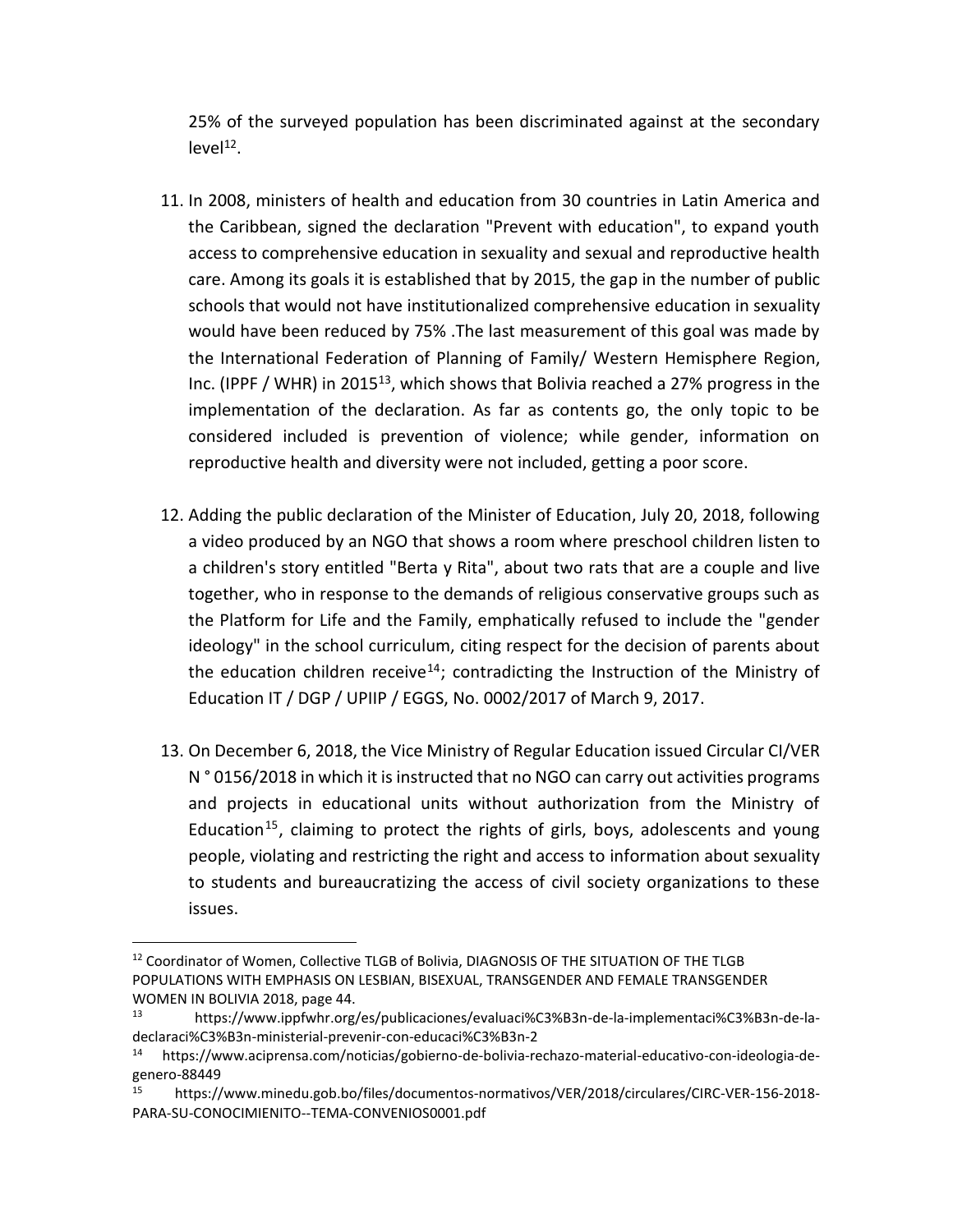14. The aforementioned circular is contradictory with recommendations 57 to 61 of the Report of the Inter-American Commission on Human Rights (CIDH) on "Violence against Lesbian, Gay, Bisexual, Trans and Intersex People in America<sup>"16</sup> and Supreme Decree No. 29851 on the National Plan of Human Rights Action, Bolivia For Living Well 2009 - 2013 (10/12/2008)<sup>17</sup>, as Supreme Decree N° 189 of 2010.

#### *PROPOSED RECOMMENDATIONS. -*

- *15. Failure to comply with recommendation 114.9 should include in the educational model issues of gender equality, non-discrimination and non-violence for reasons of expression and gender identity and sexual orientation, real and perceived in the curricula of the entire education system , in the regulation of schools, in the training of teachers, universities and in the institutional framework of the plurinational education system, as well as implementing mechanisms for monitoring, evaluation and on the progress made in relation to these actions, under sanctions stipulated by the norm .*
- *16. The Plurinational Plan of Integral Sexuality in the plurinational education system implement in its entirety, so that educational actors include contents on sexuality in the curriculum, as well as introducing sexuality education in teacher training. This task must be promoted from the Ministry of Education through the District Directorates.*
- *17. Develop awareness and information processes on the issues of gender equality, non-discrimination, rights of the LGBTI community and the issues of gender equality, non-discrimination and non-violence for reasons of expression and gender identity and sexual orientation, in addition to the implications of a secular state for the education system aimed at mothers, fathers, family tutors of Educational Units and the educational community.*
- *18. Create and implement expedited procedures between the Ministry of Education and civil society organizations that allow equal access to the development of programs and projects on human rights, sexual rights, reproductive rights and rights of LGBTI community in educational units.*

<sup>16</sup> http://www.oas.org/es/cidh/informes/pdfs/violenciapersonaslgbti.pdf

<sup>&</sup>lt;sup>17</sup> Which determines that by 2011, the Ministry of Government, Armed Forces, National Police and Ombudsman, should have supported access to academic training and instruction within academies, schools, regiments, barracks, military service and special programs of the Armed Forces and the National Police, of the GLBTI community of Bolivia, avoiding all forms of discrimination, stigma and intimidation.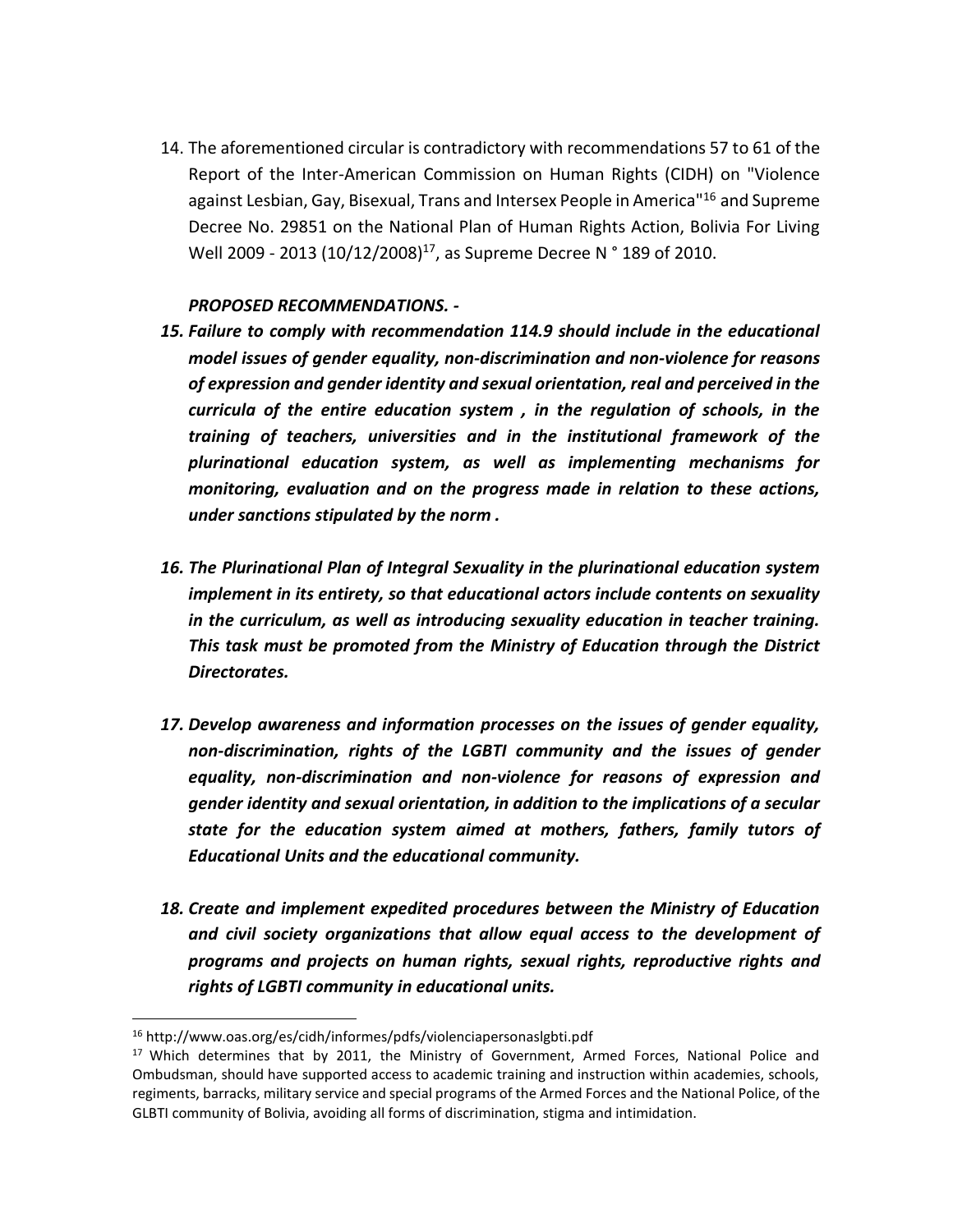- 19. **DEEPLY INVESTIGATE WITHOUT DELAY AND IN FUND THE ACTS OF VIOLENCE AND DISCRIMINATION AGAINST WOMEN, INDIGENOUS PEOPLE AND LESBIAN, GAY, BISEXUAL, TRANSGENDER AND INTERSEXUAL PEOPLE, AND GUARANTEE AN EFFECTIVE REPAIR TO VICTIMS AND THEIR FAMILY MEMBERS.** With regard to Recommendation  $114.67^{18}$ , highlights the implementation of the "Protocol for Judging with a Gender Perspective"<sup>19</sup>, adopted by the Judicial Branch. This protocol establishes in its content provisions that promote the enjoyment and exercise of fundamental rights and jurisdictional guarantees from a gender equality perspective, in order to avoid discrimination in the justice system against women and LGBTI people.
- 20. According to the Ombudsman's Office, from 2006 to 2016 there were 64 murders of LGBTI community members in Bolivia; Of these, only 14 came to an investigation process and none obtained a sentence, without mentioning cases of discrimination and violence not reported or abandoned due to fear of reprisals<sup>20</sup>, or those that are not accepted for investigation.
- 21. In 2017, a court sentenced a man who tortured and slaughtered a young transsexual to 30 years in prison, this case is considered emblematic for the lesbian, gay, bisexual, transgender and intersex (LGBTI) community for being the first to reach a judgment in judicial courts, without considering or respecting their gender identity. The administration of justice instances do not have official data on cases of people from the LGBTI community who were victims of crimes against life and personal security because of their sexual orientation and gender identity, and less about the status of the processes.
- 22. The "Annual Report on the Human Rights of the LGBTI Community in the Plurinational State of Bolivia 2015", promoted by the Bolivian Coalition of Lesbian, Gay, Bisexuals, Transvestites, Transsexuals and Transgender, reveals that 93% of the people interviewed were discriminated against by justice operators, 75% consider that the police and judges are the ones who violate their human rights and 89% do not trust public institutions to denounce the violation of their rights. It should be

 $\overline{a}$ <sup>18</sup> Recommendation from Ireland. Include senior LGTBI community members. <sup>19</sup> Human Rights community,

<http://www.comunidad.org.bo/assets/archivos/publicacion/ef7e5bc9a74c3ef9ac17919b1884f8dc.pdf>

<sup>&</sup>lt;sup>20</sup> Ombudsman's Office, http://www.defensoria.gob.bo/dp/noticias\_proc.asp?Seleccion=2537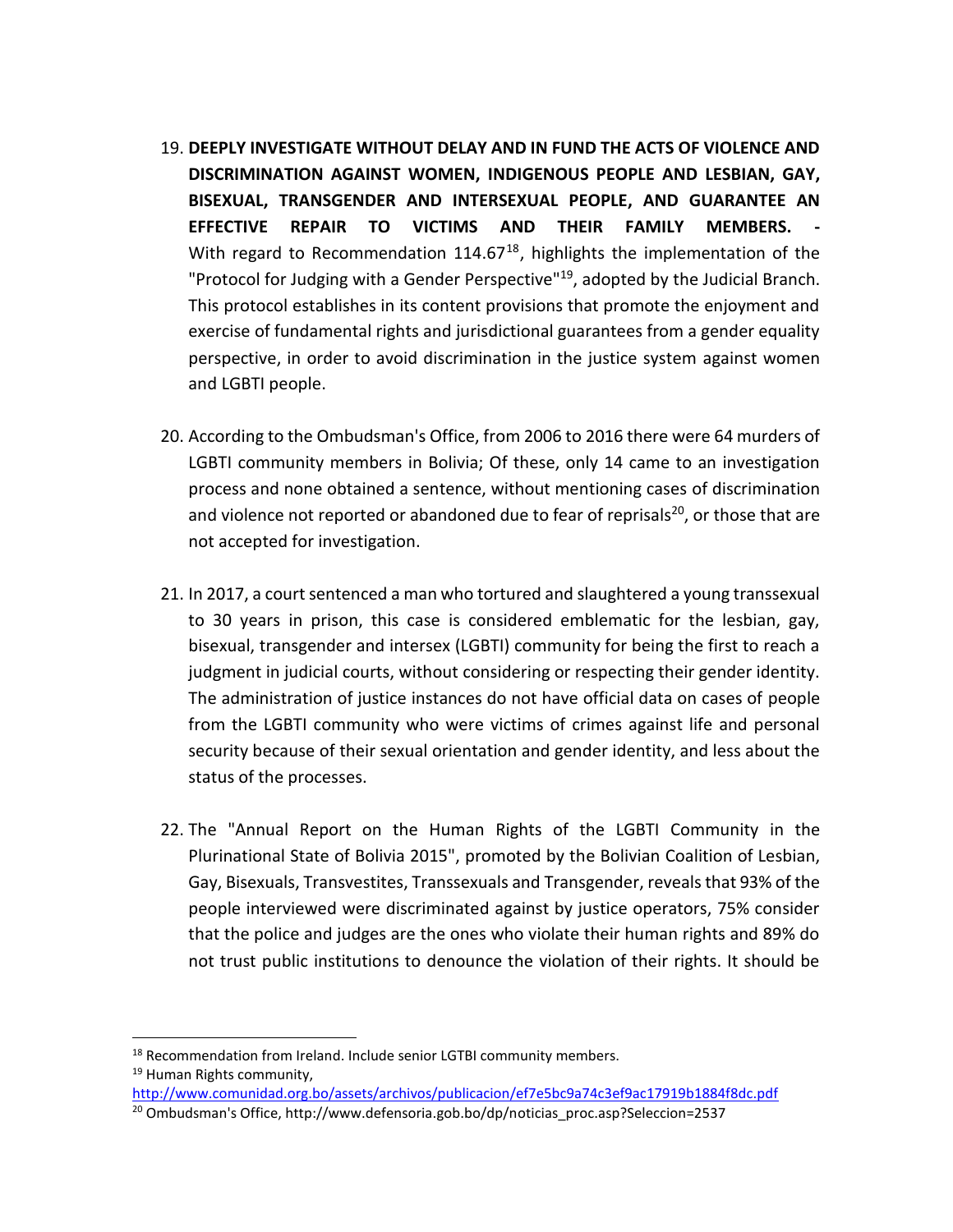noted that the report points to the Police as the most insensitive public body with the LGBTI community.<sup>21</sup>

- 23. Another example of discrimination is the constitutional sentence 0076/17 and the constitutional order 0028/17 regarding an action of unconstitutionality presented by conservative assembly members against several articles of the Gender Identity Law<sup>22</sup>, Law No. 807 of May 21, 2016, that allowed the change of proper name, sex and image of transsexual and transgender people in all public and private documentation linked to their identity, allowing them to fully exercise the right to gender identity.
- *24.* The Plurinational Constitutional Court (TCP) issued its ruling in November 2017*,*  declaring *"the unconstitutionality of paragraph II of article 11 of the Gender Identity Law";* This indicated that *"the change of proper name, sex and image data will allow the person to exercise all the fundamental rights, political, labor, civil, economic and social, as well as the obligations inherent to the gender identity assumed". 23*
- **25.** On the other hand, the Court in the complementary constitutional order 0028/17, establishes that the issue of marriage, adoption, parity in electoral processes and confidentiality must be raised in a democratic debate that involves the Legislative Assembly, social organizations, civilians, public and private, without taking into account that according to Art. 3.6 of the Plurinational Constitutional Court Law<sup>24</sup>,

<sup>&</sup>lt;sup>21</sup> VIDAURRE, Martin Annual Report of Human Rights in the Plurinational State of Bolivia, 2014, Santa Cruz, Bolivia, page 120. http://www.libertadglbt.org/simple99/upload/docs/informe\_derechos\_humanos.pdf <sup>22</sup> Assemblymen Carlos Pablo Klinsky Fernández, Substitute Senator; Maida Paz Callaú and Julio Grover Huanca Nina, Deputies; and, Horacio PoppeInch, Amilcar Bladimir Barral Cabero and José Carlos Gutiérrez Vargas, Alternate Deputies, all of the Plurinational Legislative Assembly, demanding the unconstitutionality of arts. 1, 3.2, 4.II, 7, 8, 9 in the phrase "change of sex data", 10, 11.II, 12.I and the First Final Provision of the Gender Identity Law, for allegedly being contrary to arts. 8.II, 9.2, 14.I, II, III and IV, 58, 59, 60, 63, 64, 66 and 116 of the Political Constitution of the State (CPE).

<sup>&</sup>lt;sup>23</sup> After an escalation of protests by activists and institutions working in the defense of LGBTI rights, and even some authorities, the Court clarified by means of a complementary order "(...) that the Judgment at no time restricts the rights that people have for their own condition of being human are proclaimed in the Political Constitution of the State, that is, civil and political rights as eligible or electors, or those born of private or commercial civil relations, the rights to health, work, or property , but the unconstitutionality is based on the circumstances where gender change can lead to the affectation of the rights of third parties and the collective interest ". In addition, the Court emphasizes the limitations on people who change their gender identity to exercise emerging rights "(...) of the biological condition or of the identity of a man or woman, as established by the Supreme Norm itself", in this sense, the exercise of gender identity for this court does not mean the exercise of all fundamental rights such as the right to marry or adopt, parity in electoral processes and confidentiality, among others.

<sup>&</sup>lt;sup>24</sup> "The principles that govern constitutional justice are the following: 6. Independence. Explains that the constitutional justice is not subject to any other body of public power.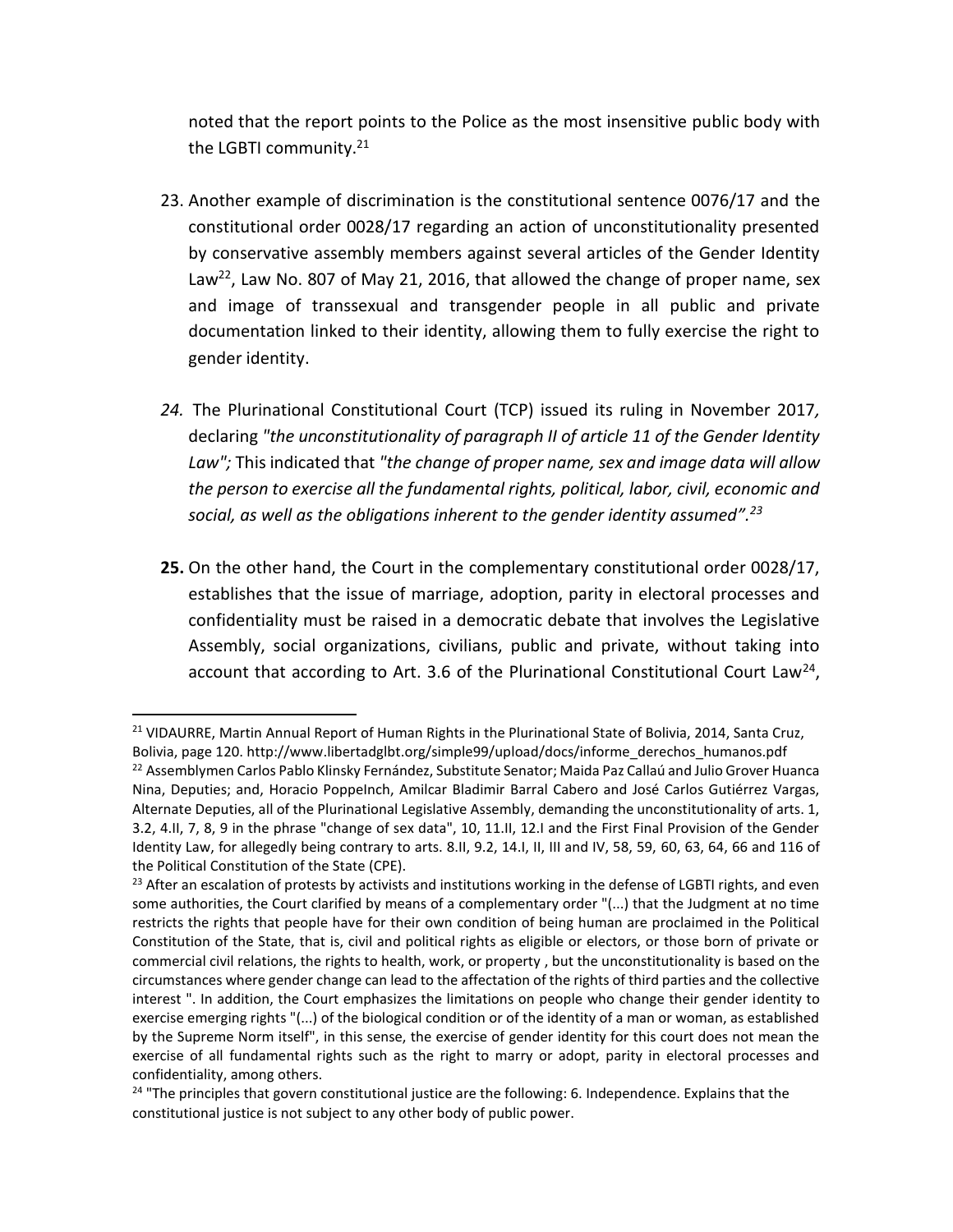this Court has the full power to perform an interpretation in the light of Arts. 13, 14, 256 and 410.II of the Political Constitution of the State, considering that the rights are dynamic, and there must be an interpretation in merit of the most favorable right for the population, exercising control of conventionality based on international standards such as that of equality and non-discrimination.

26. On January 25, 2018, Law No. 1027 repealed Law 1005 (Criminal System Code), which included the following types: Article 81. (Crimes against Humanity), Article 84. (Homicides), Article 94 (Serious Injuries), Article 142. (Incitement to Racism and Discrimination), Article 150. (Violence in Families), Article 153. (Serious and Minor Injuries) and Article 349. (Victim Quality), which included specifically to the population with diverse sexual orientation and gender identity. To date, the Legislative Assembly has not retaken the treatment of the aforementioned Law, leaving the population with diverse sexual orientation and gender identity in a situation of vulnerability to their rights to life and personal security.

#### *PROPOSED RECOMMENDATIONS. –*

- *27. Implement policies and specific legislation on the rights of the LGBTI community based on international standards for the protection of all their rights, in addition to clearly evidenced the reinforced protection due to being a vulnerable population and eliminating the legal obstacles to the exercise of their rights under equal conditions in the judicial system.*
- *28. Urge the Plurinational Legislative Assembly to deal with a specific Law on hate crimes against the LGBTI community, which includes the specific specimen of abrogated Law No. 1027; aggravating in crimes against life and integrity and specifically in the figure of murder; implement a protocol or procedure of actions for the police, prosecutors and justice operators including the training and sensitization to the public officials in charge of the promotion, investigation and punishment of crimes against the rights of the LGBTI community, so that the processes reach the sentence, complying with the procedure properly and in a timely manner.*
- *29. Implement a national mechanism to generate statistical information on cases of violence based on sexual orientation and gender identity and develop awareness campaigns directed at the entire population on the rights of the LGBTI community.*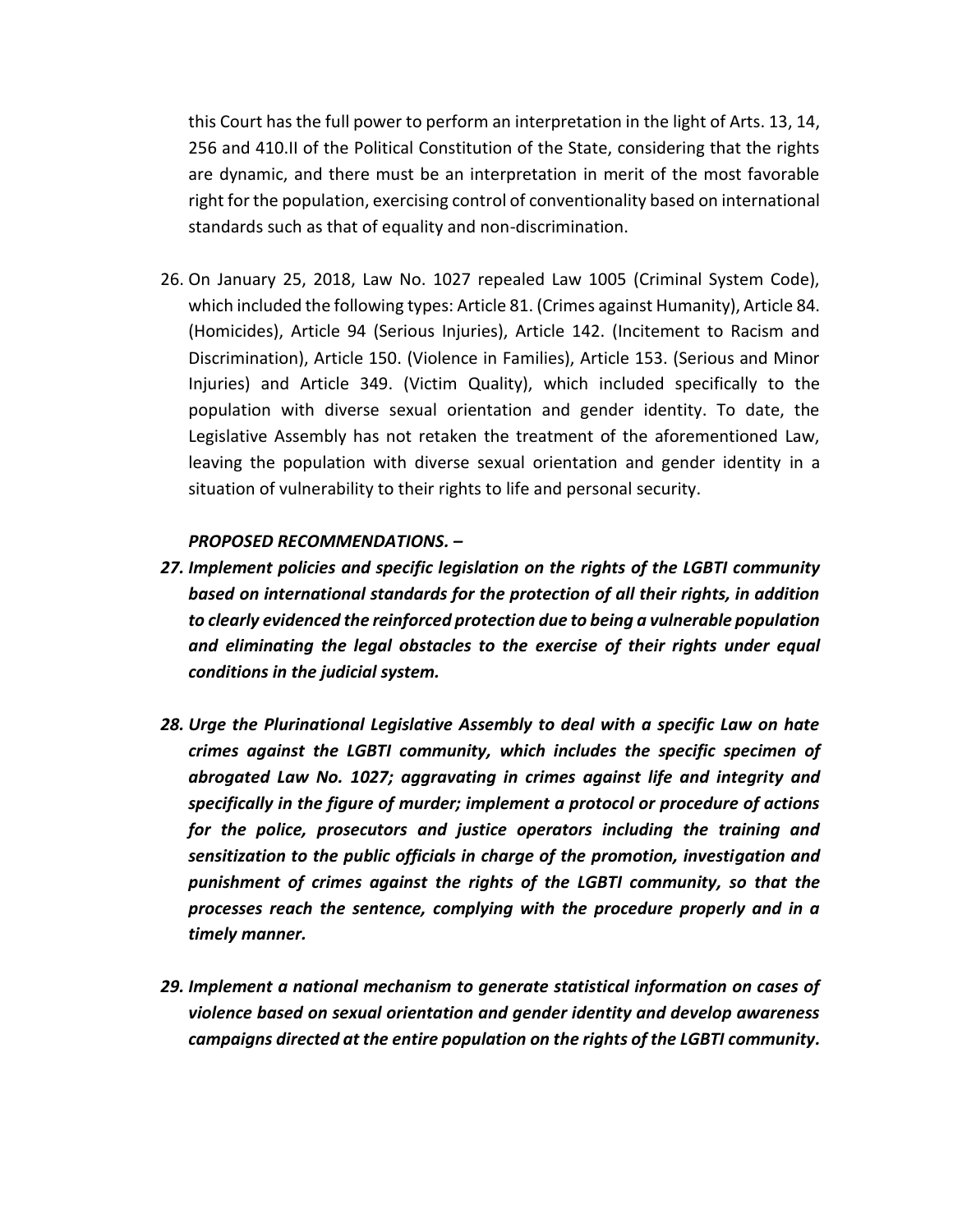- *30. To urge the Plurinational Legislative Assembly to approve complementary norms to Law No. 807 on Gender Identity, which establish recognition and respect for the gender identity assumed by transsexual and transgender girls and boys, considering that the aforementioned norm establishes that only people of legal age can change their name, sex and image data and their implementation to their competent bodies.*
- *31. To urge the Plurinational Legislative Assembly to make Law N ° 369 and 872 compatible with the American convention on LGBTI elderly adults, generating regulations of the ministries for situations of LGBTI senior citizens and their focal treatment.*
- **32. KEEP WORKING TOWARDS THE ELIMINATION OF GENDER STERIOTYPES AND EXECUTE NATIONAL LEVER CAMPAIGNS OF SENSIBILIZATION TO FIGHT THESE STERITYPES. -** With reference to Recommendation 114.81<sup>25</sup>. The Multi-sectoral Plan to fight against racism and all forms of discrimination (2016-2020), the institutionalization of campaigns and actions since the creation of the National Committee against Racism and All Forms of Discrimination, as well as regulatory development, is being implemented in the national scope as in the departmental and municipal spheres<sup>26</sup>. However, it has not yet been possible to consolidate a systematic, comprehensive and integrative work to adequately comply with the UPR recommendation.

#### *PROPOSED RECOMMENDATIONS. -*

- *33. The Committee Against Racism and All Forms of Discrimination, the Deputy Ministry of Decolonization and Departmental Committees must be accountable on the basis of results in relation to the rights of the LGBTI population, in order to strengthen the positive actions carried out and correct the shortcomings they could have had. The evaluation process must be accompanied by civil society organizations.*
- *34. Create a mechanism of enforceability and justiciability before the violation of the rights of the LGBTI population in public and private cases.*

<sup>&</sup>lt;sup>25</sup> Recommendation from Guatemala.

<sup>&</sup>lt;sup>26</sup> On June 14, 2011, Law No. 139 was enacted, establishing May 24 as "National Day Against Racism and All Forms of Discrimination" with activities throughout the country, including the visibility of discrimination against the LGBTI community in the municipal areas. For the foregoing, it is highlighted that there is the regulation and the development of the state institutions necessary to deepen the work that allows to eradicate all forms of discrimination and racism.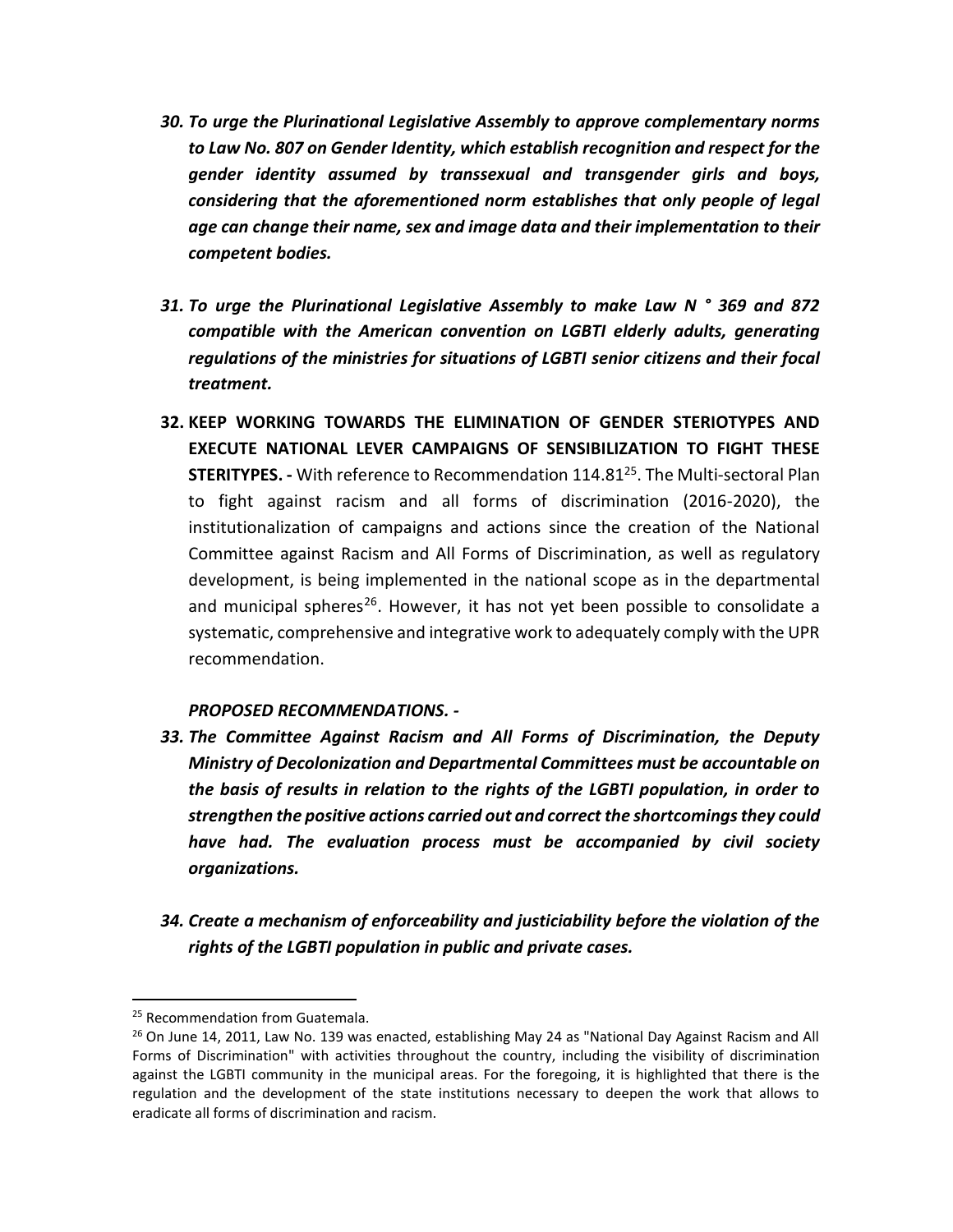- *35. To allocate greater decentralized economic resources for the implementation of sustained and massive national campaigns aimed at eliminating the stereotypes of sexual orientation, identity and gender expression and discrimination against the LGBTI population, making visible the values and customs of each region.*
- *36. Articulate efforts between the central government and the Autonomous Territorial Entities (ETAs) to carry out coordinated and systematic actions within the framework of the state policy to eliminate gender stereotypes, discrimination and patriarchy.*
- 37. **INTENSIFY THE WORK OF PROMOTION OF GENDER EQUALITY, ESPECIALLY THE RESPECT OF LABOR OPPORTUNITIES AND ACCESS TO HEALTH CARE AND INCORPORATE COMPONENTS ON GENDER ISSUES IN EDUCATION AND**  VOCATIONAL TRAINING.- With reference to Recommendation 114.87<sup>27</sup>, the 2012-2015 Action Plan was drawn up, within the framework of the Plurinational State Policy of Bolivia Against Racism and all forms of Discrimination. As part of this work, a mapping was made of specific groups and populations that are victims of discrimination, among these the LGBTI population was identified. In relation to the rights to work and health, the Plan creates the Program of productive opportunities and access to employment and work for populations harmed by racism and / or discrimination and the New Models of Attention in Health and Education Services, but it doesn't have a concrete plan for the LGTBI population.
- 38. The 2013 Law No. 475, Comprehensive Health Services, established the "Comprehensive Health Care System", which determines the coverage of health care and "financial health protection" for people who do not have short-term Obligatory Social Security coverage, determining compulsory care in all health establishments, both from the public subsector, and from social security, private establishments under agreement and mobile health teams from SAFCI $^{28}$ . The beneficiary population are: pregnant women, from the beginning of pregnancy until six (6) months after delivery; girls and boys under five (5) years of age; women and men from sixty (60) years of age; women of childbearing age with respect to sexual and reproductive health care and people with disabilities who are qualified

<sup>&</sup>lt;sup>27</sup> Recommendation from Italy.

<sup>&</sup>lt;sup>28</sup> Center of Studies for the Labor and Agrarian Development - CEDLA. Group on Fiscal Policy and Development (GPFD). Health for all. The experiences of local health systems in Bolivia. La Paz, 2017. Page 9.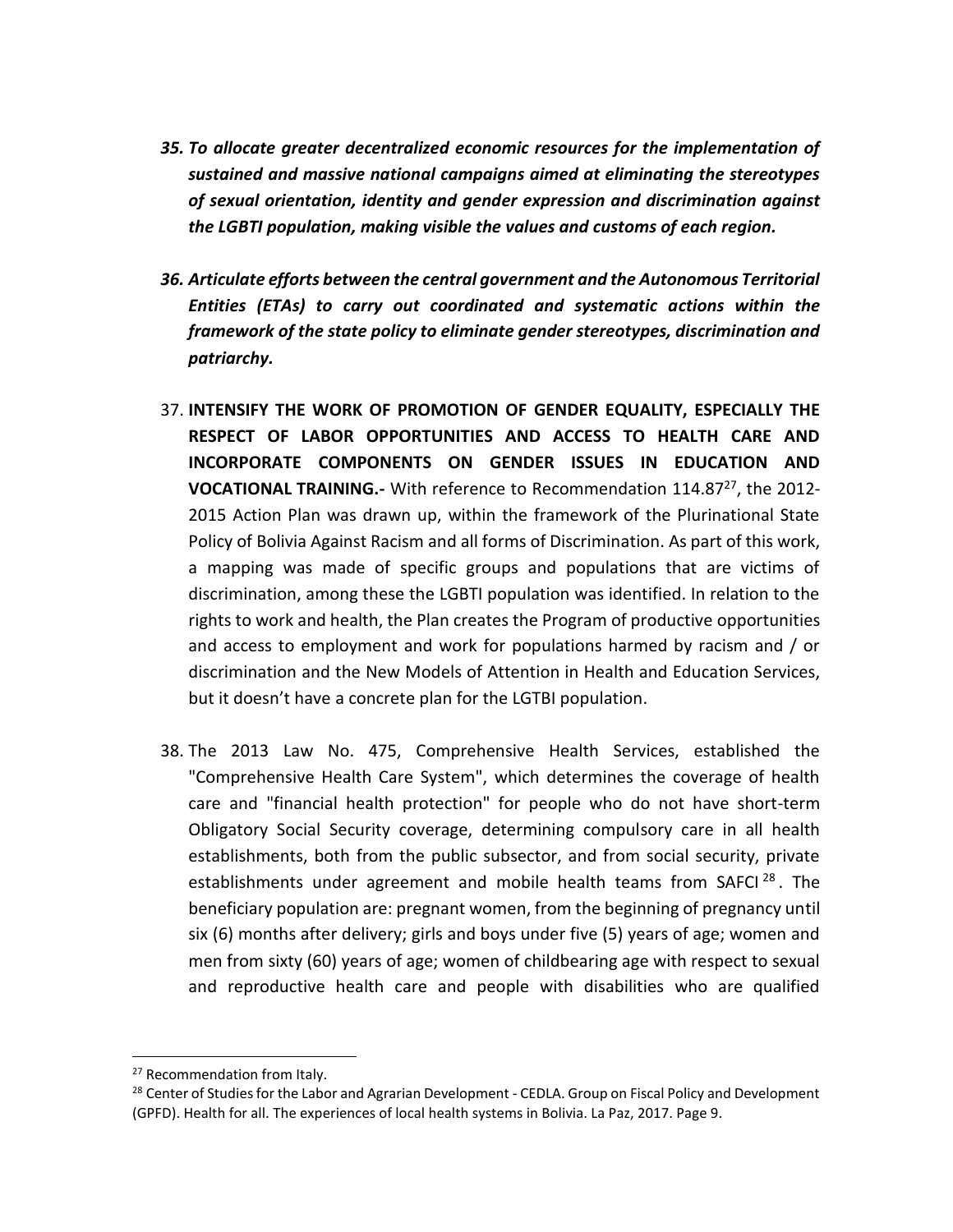according to the Computer System of the National Single Registry of People with Disability Program - SIPRUNPCD.

- 39. It is important to highlight the implementation of departmental and municipal health insurance, in the face of health deficiencies, and protect the autonomous and decentralized process of the country, emerge as timely and urgent models.
- 40. Although the national legislation establishes the right of access to health services for all the population without any discrimination, the lack of specialized medical care protocols for LGBTI people is limited to these services, since their specific medical needs are not met, forcing the population of sex-generic diversities to go to private health services or self-medicate. This last situation becomes a risk to the health and life of the transgender community particularly.<sup>29</sup>
- 41. In the survey developed by the Observatory of LGBTI rights to the LGBTI community<sup>30</sup> about the services received in health centers nationwide, 78% rate these among regular, deficient and bad; identifying 60%, as the main problem been discrimination. They also point out that there are no protocols for the care of the LGBTI community in the health system, there is a lot of discrimination, so in many cases they must hide their sexual orientation or gender identity.
- 42. The "Study on Male Sexuality and HIV in Bolivia (SEMVBO)" conducted in La Paz / El Alto, Cochabamba and Santa Cruz shows that 89.9% of the sample indicates not having received any abuse in health services, however, more than half of the same sample claims to hide their sexual orientation from staff  $31$ . Five out of ten transgender people and one in ten people in TLGB community are discriminated against in public health centers<sup>32</sup>.
- 43. According to the "Diagnosis of the Situation of the LGBT Populations" carried out in 2018, before the affirmation of having suffered discrimination in the field of health, 25% of the consulted population answered that they agree and strongly agree with

<sup>&</sup>lt;sup>29</sup> Coordinator of Women, Collective TLGB of Bolivia, DIAGNOSIS OF THE SITUATION OF TLGB POPULATIONS WITH EMPHASIS ON LESBIAN, BISEXUAL, TRANSGENDER AND FEMALE TRANSGENDER WOMEN IN BOLIVIA 2018, page 105.

<sup>&</sup>lt;sup>30</sup> Universal Periodic Review, within the framework of the Report prepared by Civil Society.

<sup>&</sup>lt;sup>31</sup> JAIME, Martín, Sexual Diversity, Discrimination and Poverty Regarding Access to Public Health, CLACSO, 2013.

<sup>32</sup> Same.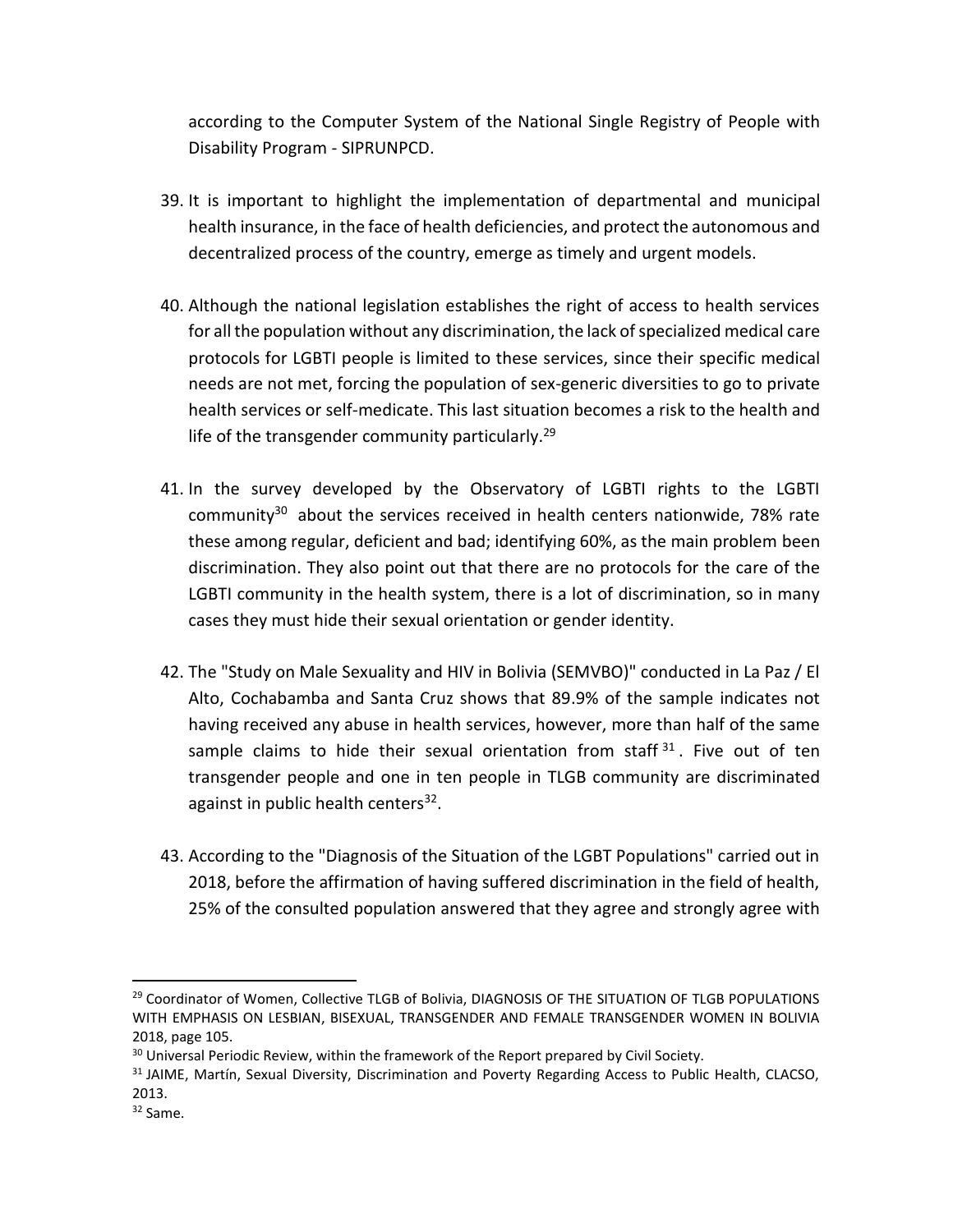that statement<sup>33</sup>. Despite having implemented norms for gender equality, respect for sexual diversity and sexual orientation, there is still discrimination, machismo, misogyny and sexism in the health field, so that equality would have remained only in the formality.

- 44. In relation to the opportunities and employment situation of the LGTBI population, a survey conducted by the NGO Capacitation y Citizen Rights, reveals that 67% of the LGTBI community interviewed indicated that making people aware of their sexual orientation and gender identity caused harm and 63% affirmed that there are no inclusive policies for the population in their place of work. For its part, in the survey of information on the perception of companies on policies favorable to the labor rights of LGTBI people, 58% said that companies did have inclusive policies, 25% that do not have norms on non-discrimination of this population and 33% that there are no compliance monitoring practices. Likewise, 83% consider it important to have inclusion policies for the LGTBI population; only 36% indicated that awareness and training plans were being developed. The majority benefit that the companies consider that they would bring to their activities, the application of policies favorable to the LGTBI population, would be the improvement of the performance and the work climate (47%).
- 45. The prevailing prejudices and stereotypes in Bolivian society affect the limitations on access to fair and decent jobs for the LGBT community, according to the "Diagnosis of the Situation of the TLGB Community" carried out in 2018<sup>34</sup>, 28% of the people surveyed report having difficulty finding work due to their gender identity or sexual orientation, another 39% declare having to hide their sexual orientation or gender identity due to fear of discrimination. Within the work spaces, 23% of the people surveyed indicated that they had suffered some type of discrimination or violence from their co-workers.
- 46. The Autonomous Municipal Government of La Paz, approved on June 26, 2018 Law No. 311 on Promotion and Respect for the Human Rights of People with Various Sexual Orientations and Gender Identity<sup>35</sup>, in order to guarantee and promote their rights in various areas such as labor and politics. The norm guarantees the LGBTI

<sup>&</sup>lt;sup>33</sup> Coordinator of Women, Collective TLGB of Bolivia, DIAGNOSIS OF THE SITUATION OF THE TLGB POPULATIONS WITH EMPHASIS ON LESBIAN, BISEXUAL, TRANSGENDER AND FEMALE TRANSGENDER WOMEN IN BOLIVIA 2018, page 56.

<sup>34</sup> Coordinator of Women, LGBT Collective of Bolivia, DIAGNOSIS OF THE SITUATION OF TLGB POPULATIONS WITH EMPHASIS ON LESBIAN, BISEXUAL, TRANSGENDER AND FEMALE TRANSGENDER WOMEN IN BOLIVIA 2018, p.107

<sup>35</sup> http://www.concejomunicipal.bo/concejo/wp-content/uploads/2018/10/Ley-N%C2%BA-311.pdf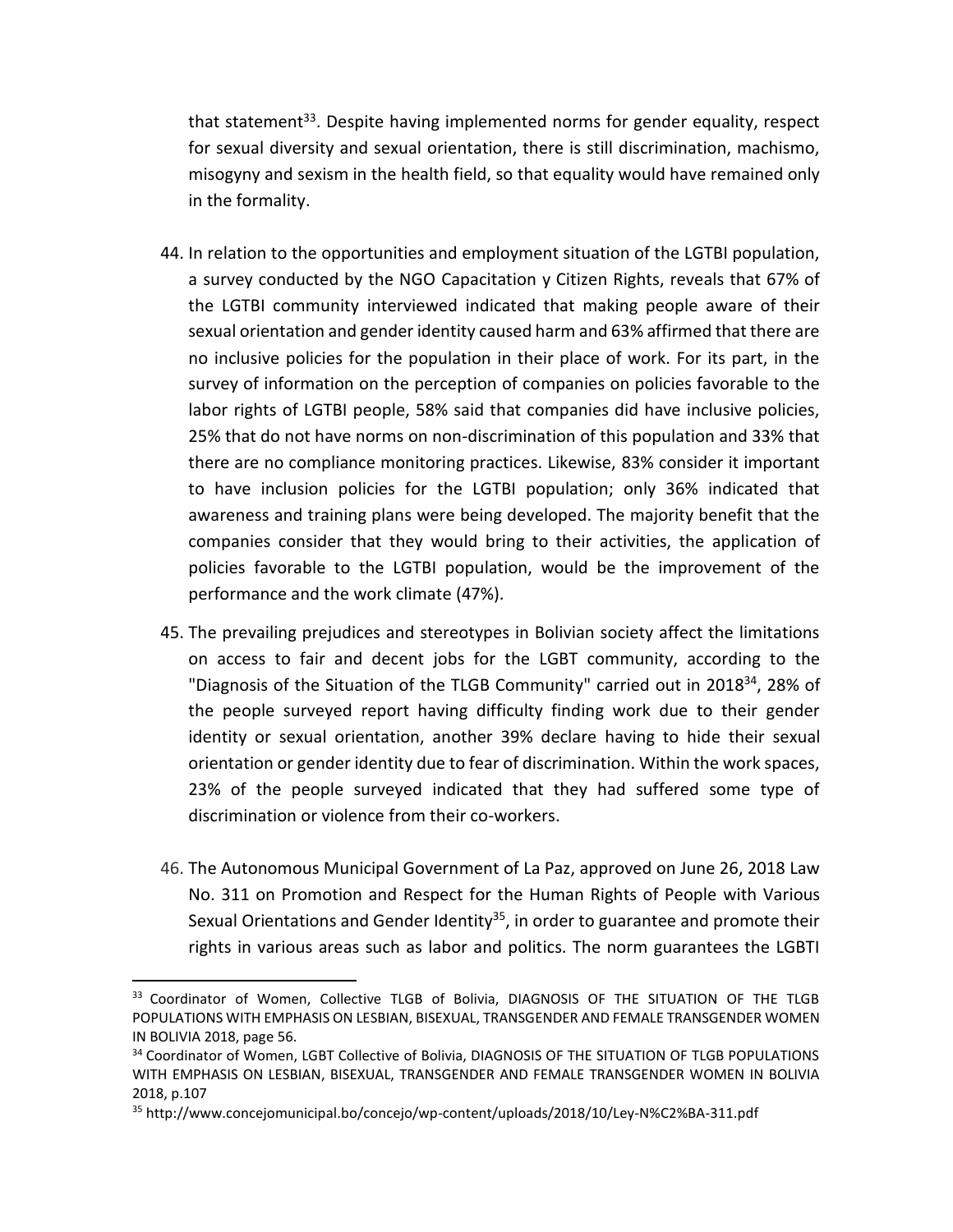community has access to a labor source and their participation in election processes without any type of discrimination.

- 47. The Bolivian State, after the departmental health summits carried out, determined the implementation of the Unified Health System from the 2019 administration, this insurance is aimed at 51% of the inhabitants of Bolivia who do not have any type of health insurance. The medical services will be in the three levels of attention, gradually, based on the epidemiological analysis and the diseases of greater incidence that most afflict the community. In terms of infrastructure, the implementation of the Construction Plan for 49 hospitals was announced to respond to the needs of the population<sup>36</sup>. In January 2019, the initial stage of free insurance enrollment began. Unfortunately, for the implementation of this insurance the contributions of the LGBTI community in the departmental health summits prior to their approval were not considered.
- *48. PROPOSED RECOMMENDATIONS. - Implement affirmative action in public policies for access to labor sources of the LGBTI community, which include specific regulation in the internal regulations and include the LGBTI community in labor regulations, create the National Directorate and the Municipal Offices that work for inclusion from the LGBTI community to work sources, besides developing training and awareness processes in public and private entities about the right to work of the LGBTI community. The Ministry of Labor must implement the Labor Access Program for LGTBI community as soon as possible.*
- *49. Implement safeguards that guarantee that, in labor sources of the public and private sector, the LGBTI community is not discriminated against, harassed or violated, under sanction and implement a Public Policy of Integral Attention to Health for the LGBTI community that is safe or that is attended within the framework of the Universal Health System, which includes:*
	- *Protocol of Attention of the LGBTI Population in health centers, which must be depathologizing and friendly.*
	- *Training and awareness processes aimed at medical professionals and health personnel in public and private care centers.*
	- *Mechanisms of access to sex reassignment surgeries for free and hormone replacement therapy (HRT).*

<sup>36</sup>https://www.minsalud.gob.bo/3447-sistema-unico-de-salud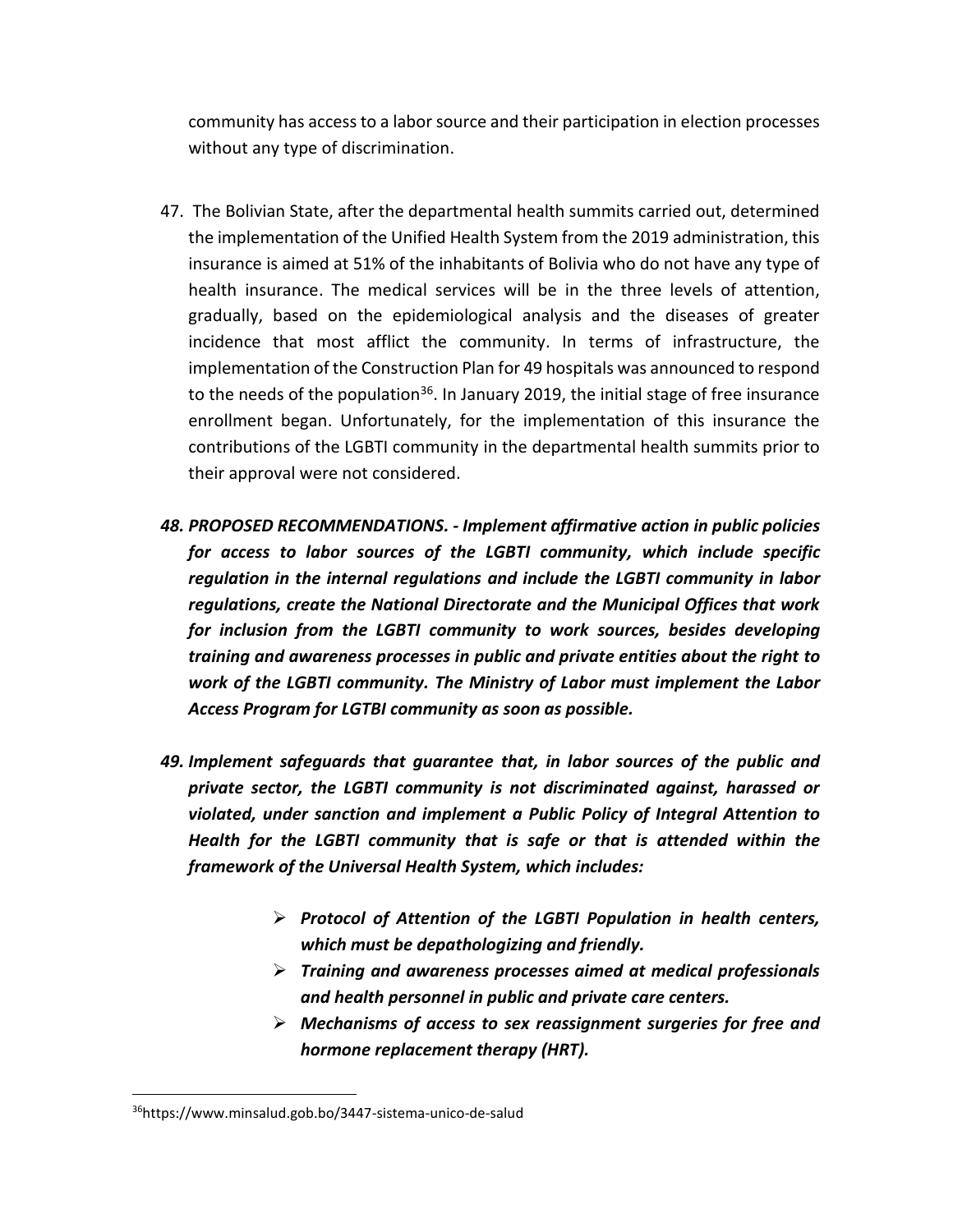- *Specialized and free psychological accompaniment to LGBTI communities in different areas without pathologizing.*
- *Provision of medicines.*
- *Access to medical treatments according to their particularities, with preference to the most vulnerable populations within LGBTI communities.*
- *Sufficient budget and equipment.*
- *Adequate infrastructure.*
- *Treatments for opportunistic diseases and for free multidisciplinary care for LGBTI people.*
- *Access to traditional medicine without discrimination.*
- *Prohibit practices and therapies that aim to "modify" sexual orientation and gender identity.*
- *Insert in the legislation the protection of same-sex couples; with social and health coverage, for the exercise of civil rights.*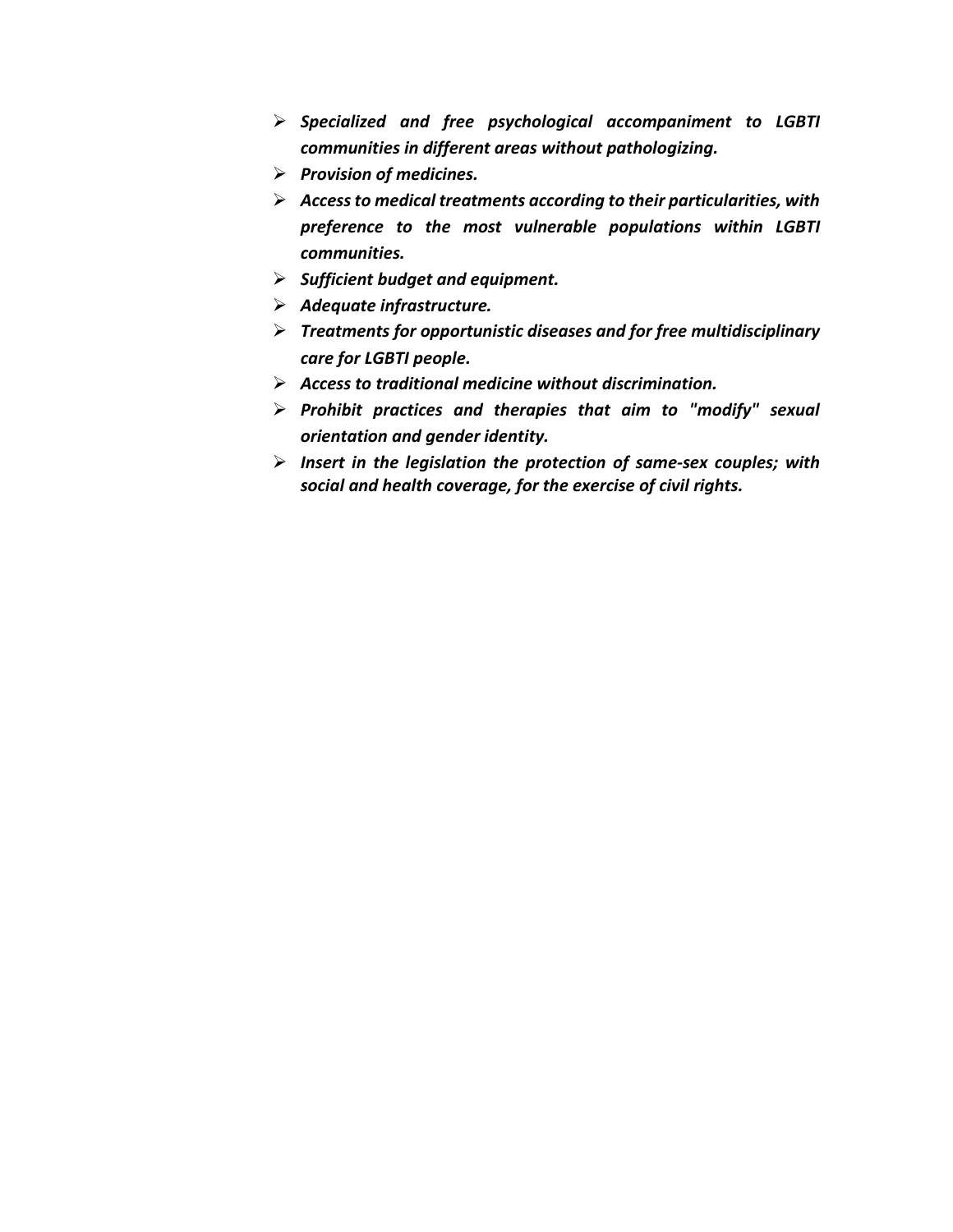### **ORGANIZATIONS OF THE COALITION FOR THE ALTERNATIVE REPORT ON HUMAN RIGHTS OF THE LGBTI COMMUNITY- UNIVERSAL PERIODIC EXAMINATION**

- 1. A mi manera
- 2. ADESPROC Libertad
- 3. Asociación personas transgénero La Paz
- 4. Capacitación y Derechos Ciudadanos
- 5. Coalición Boliviana de Colectivos LGBTI COALIBOL
- 6. Colectivo DSG Beni
- 7. Colectivo DSG Riberalta
- 8. Colectivo DSG Rurrenabaque
- 9. Colectivo DSG San Joaquín
- 10. Colectivo DSG Trinidad
- 11. Colectivo LGBT Tarija
- 12. Colectivo TLGB
- 13. Colectivo TLGB Amazónico Pando
- 14. Colectivo TLGB Chuquisaca
- 15. Colectivo TLGB El Alto
- 16. Colectivo TLGB La Paz
- 17. Colectivo TLGB Pando
- 18. Colectivo TLGB Potosí
- 19. Colectivo TLGB Santa Cruz
- 20. Colectivo TLGB Tarija
- 21. Comité DSG Beni
- 22. Comité DSG Cochabamba
- 23. Comunidad de Derechos Humanos
- 24. CONBOJUV
- 25. Equidad
- 26. Federación de Diversidades Sexuales y Género
- 27. Fundación Baker
- 28. G men
- 29. GLBT DEL JUE FED. Divfex
- 30. GLBT del Sur
- 31. HTDB
- 32. IGUAL
- 33. Igualdad
- 34. Igualdad Montero
- 35. JUPLAS
- 36. LESVOZ
- 37. Mano diversa